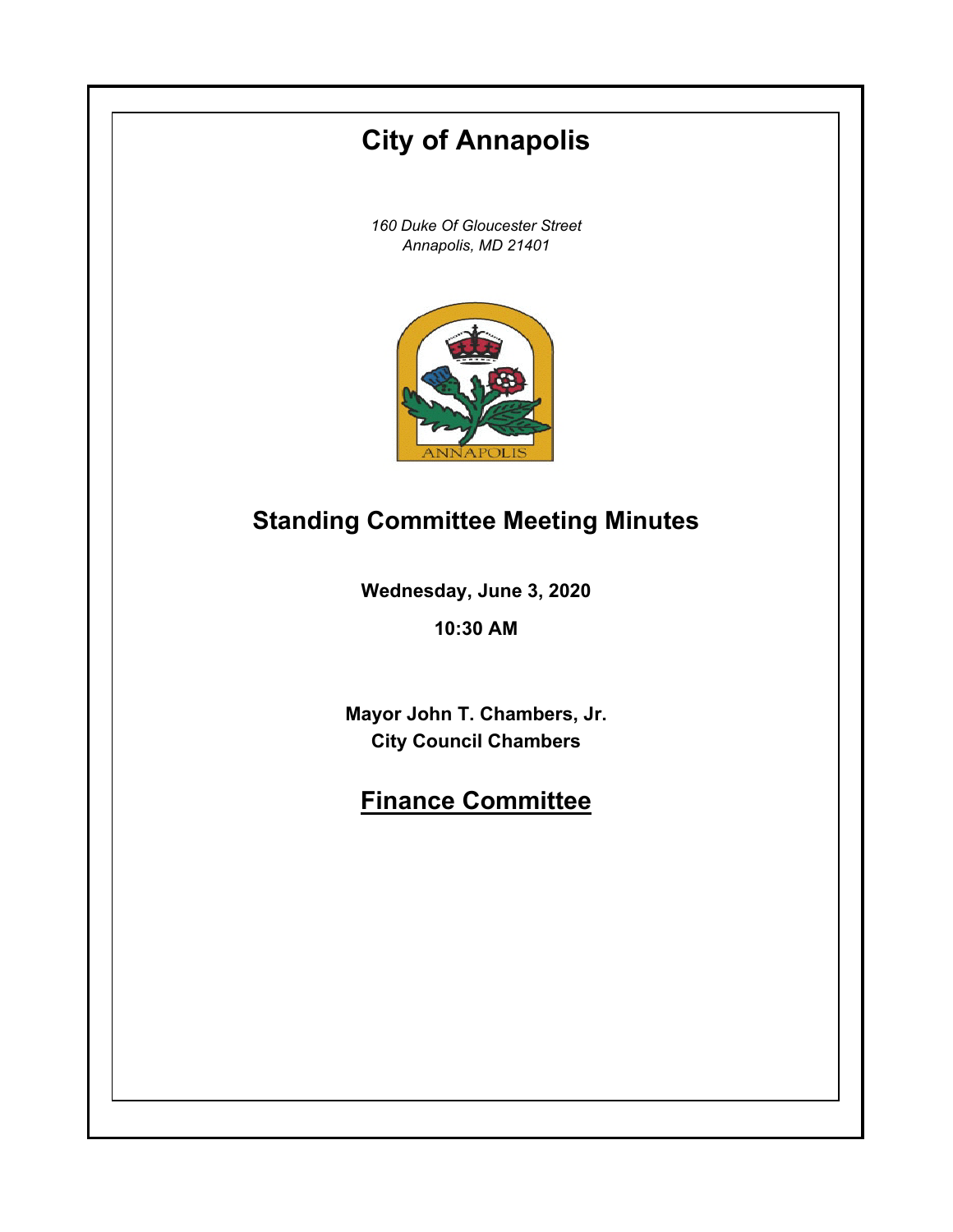#### 1. Call To Order

**Chairman Arnett called the meeting to order at 10:40 a.m.**

2. Roll Call

**Present:** 3 - Alderman Arnett, Alderman Paone and Alderwoman Finlayson

3. Approval of Agenda (any changes to the agenda should be made here)

Add Police and Fire Pension, SA-35-20 and FT-6-20

**Alderwoman Finlayson moved to adopt the Regular Meeting Agenda as amended. The motion carried by the following vote:**

- **Aye:** 3 Alderman Arnett, Alderman Paone and Alderwoman Finlayson
- 4. Business before Committee

#### **a. Approval of Minutes**

[FC05.11.20](http://annapolismd.legistar.com/gateway.aspx?m=l&id=/matter.aspx?key=4803) Approval of Minutes for the Regular Meeting

**Alderwoman Finlayson moved to approve. Seconded. A roll call vote was taken. The motion CARRIED by the following vote:**

**Aye:** 3 - Alderman Arnett, Alderman Paone and Alderwoman Finlayson

#### **b. Supplemental Appropriations**

[SA-31-20](http://annapolismd.legistar.com/gateway.aspx?m=l&id=/matter.aspx?key=4793) Police

Revenue: Donations (\$18,223.00) Expenditure: Supplies and Other (\$18,223.00)

Finance Director Dickinson, and Lt. Miguez were present and answered questions from the committee.

#### **Alderwoman Finlayson moved to recommend favorably. Seconded. A roll call vote was taken. The motion CARRIED by the following vote:**

- **Aye:** 3 Alderman Arnett, Alderman Paone and Alderwoman Finlayson
- [SA-32-20](http://annapolismd.legistar.com/gateway.aspx?m=l&id=/matter.aspx?key=4795) Office of Environmental Policy Revenue: Payments Received from property owners for tree removal (\$4,000.00) Expenditure: Supplies and Other (\$4,000.00) Finance Director Dickinson, and Office of Environmental Policy Director Guild were present and answered questions from the committee. Alderwoman Pindell Charles was present and addressed the committee.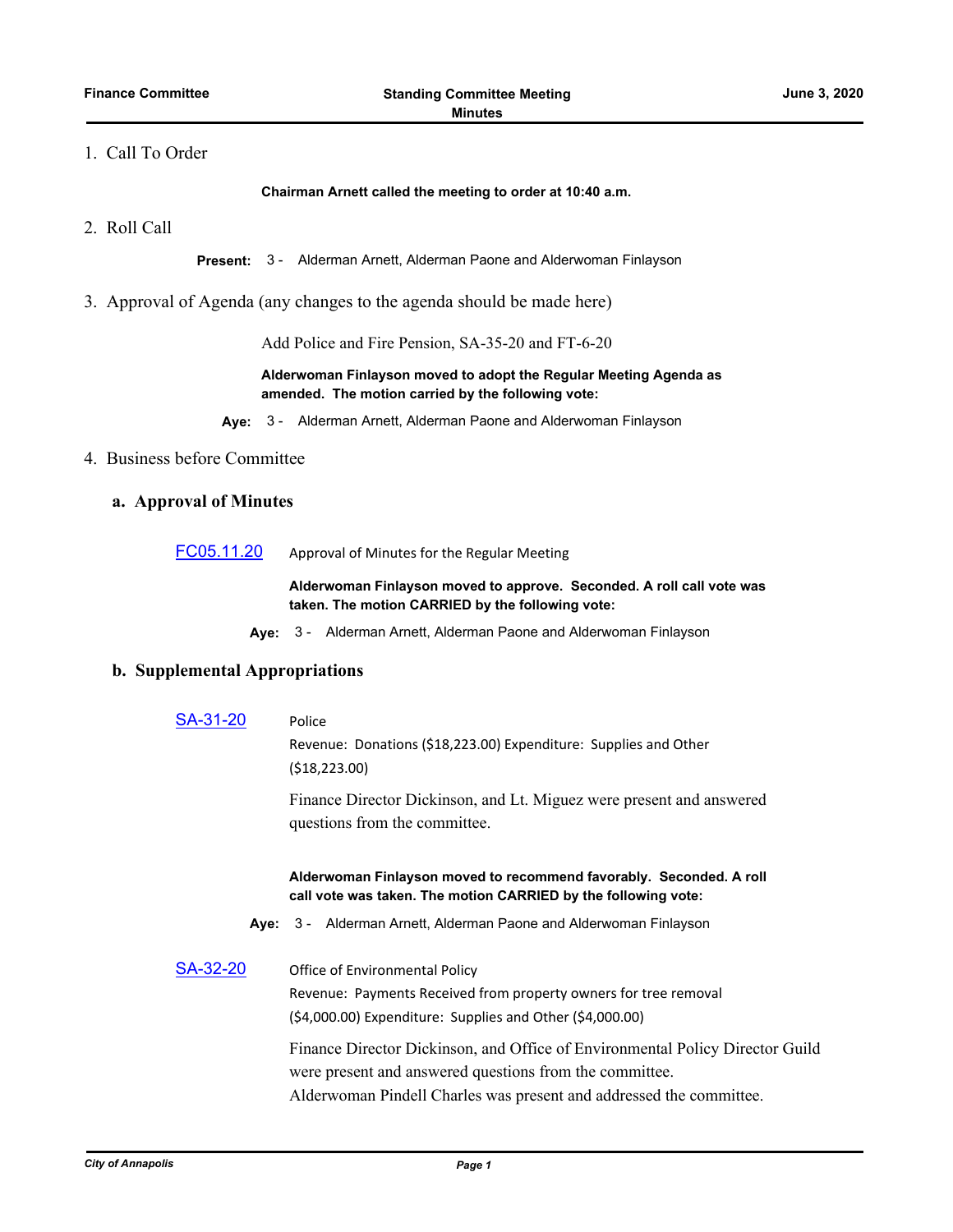| Alderwoman Finlayson moved to administered oath of office. Seconded. A |  |
|------------------------------------------------------------------------|--|
| roll call vote was taken. The motion CARRIED by the following vote:    |  |

**Aye:** 3 - Alderman Arnett, Alderman Paone and Alderwoman Finlayson

[SA-33-20](http://annapolismd.legistar.com/gateway.aspx?m=l&id=/matter.aspx?key=4796) Public Works - Capital Projects

Revenue: General Roadways - Miscellaneous Revenue (\$66,961.00) Expenditure: General Roadways - Improvements Other than Buildings (\$66,961.00)

Finance Director Dickinson, and Public Works Acting Director Patrick were present and answered questions from the committee.

#### **Alderwoman Finlayson moved to recommend favorably. Seconded. A roll call vote was taken. The motion CARRIED by the following vote:**

- **Aye:** 3 Alderman Arnett, Alderman Paone and Alderwoman Finlayson
- [SA-34-20](http://annapolismd.legistar.com/gateway.aspx?m=l&id=/matter.aspx?key=4797) Fleet

Revenue: Fleet Replacement - Transfers from Other Funds (\$67,943.00) Expenditure: Fleet Replacement - Vehicles (67,943.00)

Finance Director Dickinson, and Public Works Acting Director Patrick were present and answered questions from the committee.

#### **Alderman Paone moved to recommend favorably. Seconded. A roll call vote was taken. The motion CARRIED by the following vote:**

**Aye:** 3 - Alderman Arnett, Alderman Paone and Alderwoman Finlayson

#### [FT-7-20](http://annapolismd.legistar.com/gateway.aspx?m=l&id=/matter.aspx?key=4816) Various Departments

Transfer From: Fire - Salaries and Benefits (\$327,700.00) Transfer To: City Council - Salaries and Benefits (\$3,400.00); City Manager - Salaries and Benefits (\$33,000.00); Office of Law - Contractual Services (\$3,600.00); Police - Salaries and Benefits (\$213,200.00); OEMD - Salaries and Benefits (\$7,000.00); DPW Facilities - Contractual Services (\$67,500.00) Transfer From: R & P Harbormaster - Salaries and Benefits (\$35,000.00); R & P Pool - Salaries and Benefits (\$35,000.00); R & P Pool - Contractual Services (\$10,000.00); R & P Camps and Classes - Salaries and Benefits (\$39,200.00); R & P Parks - Salaries and Benefits (\$35,000.00); R & P Stanton Center - Salaries and Benefits (\$35,000.00) Transfer To: R & P Pip Moyer - Salaries and Benefits (\$5,000.00); R & P Pip Moyer - Contractual Services (\$38,200.00); R & P Front Desk - Salaries and Benefits (\$9,000.00); R & P Administration - Salaries and Benefits (\$11,000.00); R & P Latchkey - Salaries and Benefits (\$124,000.00); R & P Health and Fitness - Salaries and Benefits (\$2,000.00)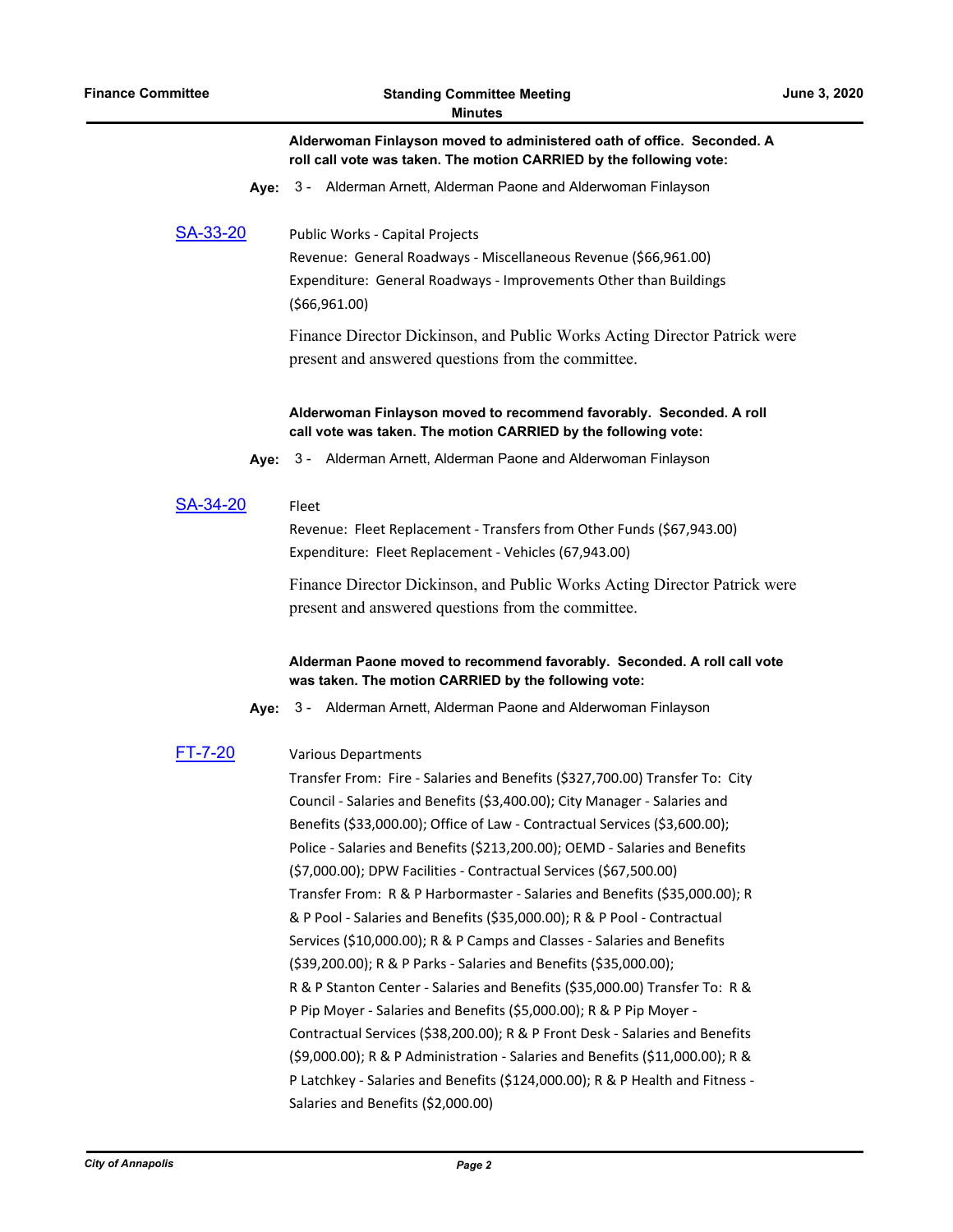Finance Director Dickinson, and Human Resources Manager Hopkins were present and answered questions from the committee. Alderman Gay, and Alderwoman Pindell Charles were present and addressed the committee.

Alderwoman Finlayson would like to have the Finance Department change the Fund Transfer's number from FT-6-20 to the correct number of FT-7-20, and would like to receive the appropriate documentation relating to it.

**Alderwoman Finlayson moved to recommend favorably. Seconded. A roll call vote was taken. The motion CARRIED by the following vote:**

- **Aye:** 2 Alderman Arnett and Alderwoman Finlayson
- **Nay:** 1 Alderman Paone

[SA-35-20](http://annapolismd.legistar.com/gateway.aspx?m=l&id=/matter.aspx?key=4817) Numerous

Federal Operating Grant Revenue: Department of Health and Human Services (\$68,329.00); Department of Housing and Urban Development (\$156,651.00); Department of Justice (\$55,434.00) Transportation Grant Revenue: Federal Transit Administration - through Maryland Department of Transportation (\$4,173,899.00) County Operation Grant Revenue (\$2,000,000.00) Federal Operating Grant Expense: Department of Health and Human Services (\$68,329.00); Department of Housing and Urban Development (\$156,651.00); Department of Justice (\$55,434.00) Transportation Grant Expense: Federal Transit Administration - through Maryland Department of Transportation (\$4,173,899.00) County Operation Grant Expense (\$2,000,000.00)

Finance Director Dickinson, Planning and Zoning Director Nash, Transportation Director Gordon, City Manager Jarrell, and Assistant City Manager Farrow were present and answered questions from the committee. Alderwoman Tierney, Alderwoman Pindell Charles, and Alderman Gay were present and addressed the committee.

### 7. General Discussion

#### **Update from the Finance Director**